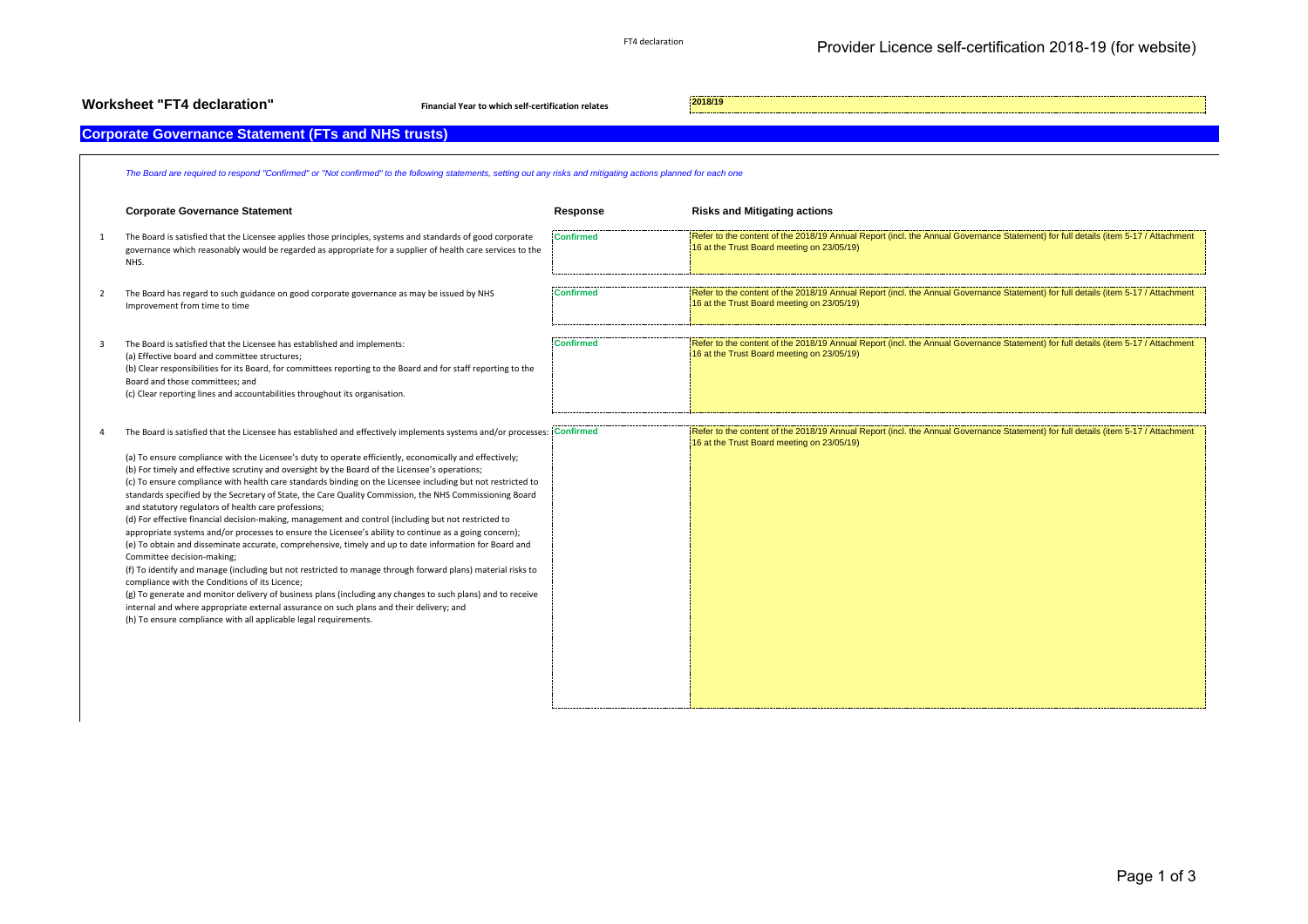| .5 | The Board is satisfied that the systems and/or processes referred to in paragraph 4 (above) should include<br>but not be restricted to systems and/or processes to ensure:                                                      | <b>Confirmed</b> | Refer to the content of the 2018/19 Annual Report (incl. the Annual Governance Statement) for full details (item 5-17 / Attachment<br>16 at the Trust Board meeting on 23/05/19) |
|----|---------------------------------------------------------------------------------------------------------------------------------------------------------------------------------------------------------------------------------|------------------|----------------------------------------------------------------------------------------------------------------------------------------------------------------------------------|
|    |                                                                                                                                                                                                                                 |                  |                                                                                                                                                                                  |
|    | (a) That there is sufficient capability at Board level to provide effective organisational leadership on the<br>quality of care provided;                                                                                       |                  |                                                                                                                                                                                  |
|    | (b) That the Board's planning and decision-making processes take timely and appropriate account of quality<br>of care considerations;                                                                                           |                  |                                                                                                                                                                                  |
|    | (c) The collection of accurate, comprehensive, timely and up to date information on quality of care;                                                                                                                            |                  |                                                                                                                                                                                  |
|    | (d) That the Board receives and takes into account accurate, comprehensive, timely and up to date<br>information on quality of care;                                                                                            |                  |                                                                                                                                                                                  |
|    | (e) That the Licensee, including its Board, actively engages on quality of care with patients, staff and other                                                                                                                  |                  |                                                                                                                                                                                  |
|    | relevant stakeholders and takes into account as appropriate views and information from these sources; and<br>(f) That there is clear accountability for quality of care throughout the Licensee including but not restricted to |                  |                                                                                                                                                                                  |
|    | systems and/or processes for escalating and resolving quality issues including escalating them to the Board<br>where appropriate.                                                                                               |                  |                                                                                                                                                                                  |
|    |                                                                                                                                                                                                                                 |                  |                                                                                                                                                                                  |
|    |                                                                                                                                                                                                                                 |                  |                                                                                                                                                                                  |
|    |                                                                                                                                                                                                                                 |                  |                                                                                                                                                                                  |
|    |                                                                                                                                                                                                                                 |                  |                                                                                                                                                                                  |
|    |                                                                                                                                                                                                                                 |                  |                                                                                                                                                                                  |
|    | The Board is satisfied that there are systems to ensure that the Licensee has in place personnel on the Board,<br>reporting to the Board and within the rest of the organisation who are sufficient in number and appropriately | <b>Confirmed</b> | Refer to the content of the 2018/19 Annual Report (incl. the Annual Governance Statement) for full details (item 5-17 / Attachment<br>16 at the Trust Board meeting on 23/05/19) |
|    | qualified to ensure compliance with the conditions of its NHS provider licence.                                                                                                                                                 |                  |                                                                                                                                                                                  |
|    | Signed on behalf of the Board of directors, and, in the case of Foundation Trusts, having regard to the views of the governors                                                                                                  |                  |                                                                                                                                                                                  |
|    |                                                                                                                                                                                                                                 |                  |                                                                                                                                                                                  |
|    |                                                                                                                                                                                                                                 |                  |                                                                                                                                                                                  |
|    | Signature<br>Signature                                                                                                                                                                                                          |                  |                                                                                                                                                                                  |
|    |                                                                                                                                                                                                                                 |                  |                                                                                                                                                                                  |
|    |                                                                                                                                                                                                                                 |                  |                                                                                                                                                                                  |
|    | <b>Name Miles Scott</b><br><b>Name David Highton</b>                                                                                                                                                                            |                  |                                                                                                                                                                                  |
|    | Further explanatory information should be provided below where the Board has been unable to confirm declarations under FT4.                                                                                                     |                  |                                                                                                                                                                                  |